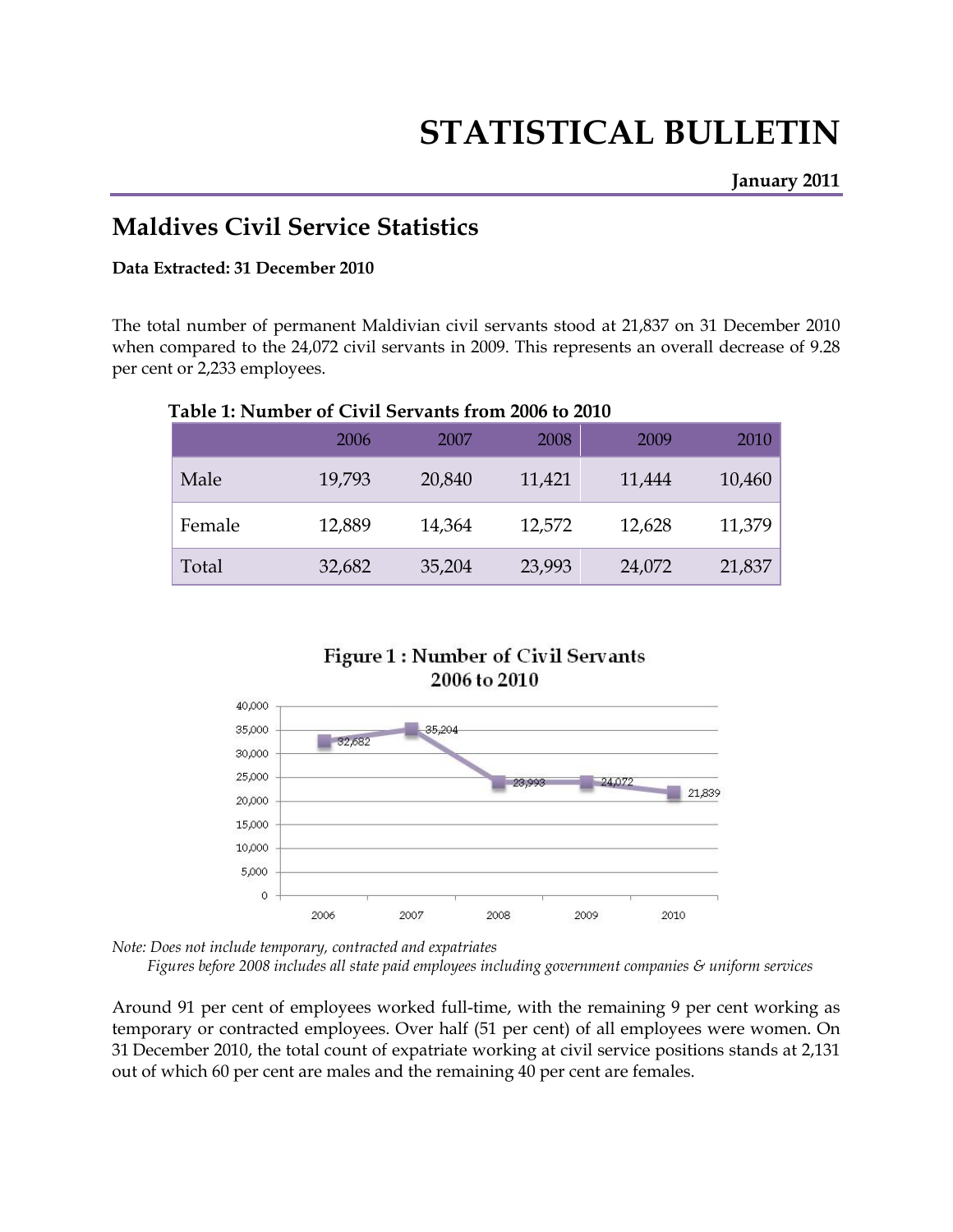

#### **By Gender**

At 31 December 2010, 52 per cent of permanent local civil servants were women. This per cent is unchanged from August 2010. When analyzed by responsibility level by gender, females are in the minority in senior management posts and lower level positions except for SS3 level. However, the occupancy of female employees is more than 50 per cent from MS2 level to GS1 level which is categorized as mid-management level.

|               |                 | Table 2. INUMBER OF CIVIL SERVANTS DV RAMN - 2010 |                 |                 |     |                 |      |      |      |                 |      |     |     |                 |                 |                 |                 |                 |     |              |
|---------------|-----------------|---------------------------------------------------|-----------------|-----------------|-----|-----------------|------|------|------|-----------------|------|-----|-----|-----------------|-----------------|-----------------|-----------------|-----------------|-----|--------------|
| <b>RANK</b>   | SS <sub>1</sub> | SS <sub>2</sub>                                   | SS <sub>3</sub> | SS <sub>4</sub> | GS1 | GS <sub>2</sub> | GS3  | GS4  | MS1  | MS <sub>2</sub> | MS3  | MS4 | EX1 | EX <sub>2</sub> | EX <sub>3</sub> | EX4             | EX <sub>5</sub> | EX <sub>6</sub> | ZV7 | <b>TOTAL</b> |
| <b>MALE</b>   | 2173            | 1671                                              | 221             | 22              | 255 | 495             | 2037 | 550  | 907  | 1149            | 604  | 136 | 112 | 22              | 35              | 14              | 38              |                 |     | 10463        |
| <b>FEMALE</b> | 1879            | 787                                               | 262             |                 | 402 | 846             | 2233 | 1023 | 1899 | 1318            | 500  | 99  | 82  | 0               | 10              |                 | 13              |                 |     | 11379        |
| <b>TOTAL</b>  | 4052            | 2458                                              | 483             | 30              | 657 | 1341            | 4270 | 1573 | 2806 | 2467            | 1104 | 235 | 194 | 31              | 45              | 16 <sup>1</sup> | 51              | 13              | 16  | 21842        |

### **Table 2: Number of Civil Servants by Rank - 2010**



# Figure 4: Civil Servants Gender Percentage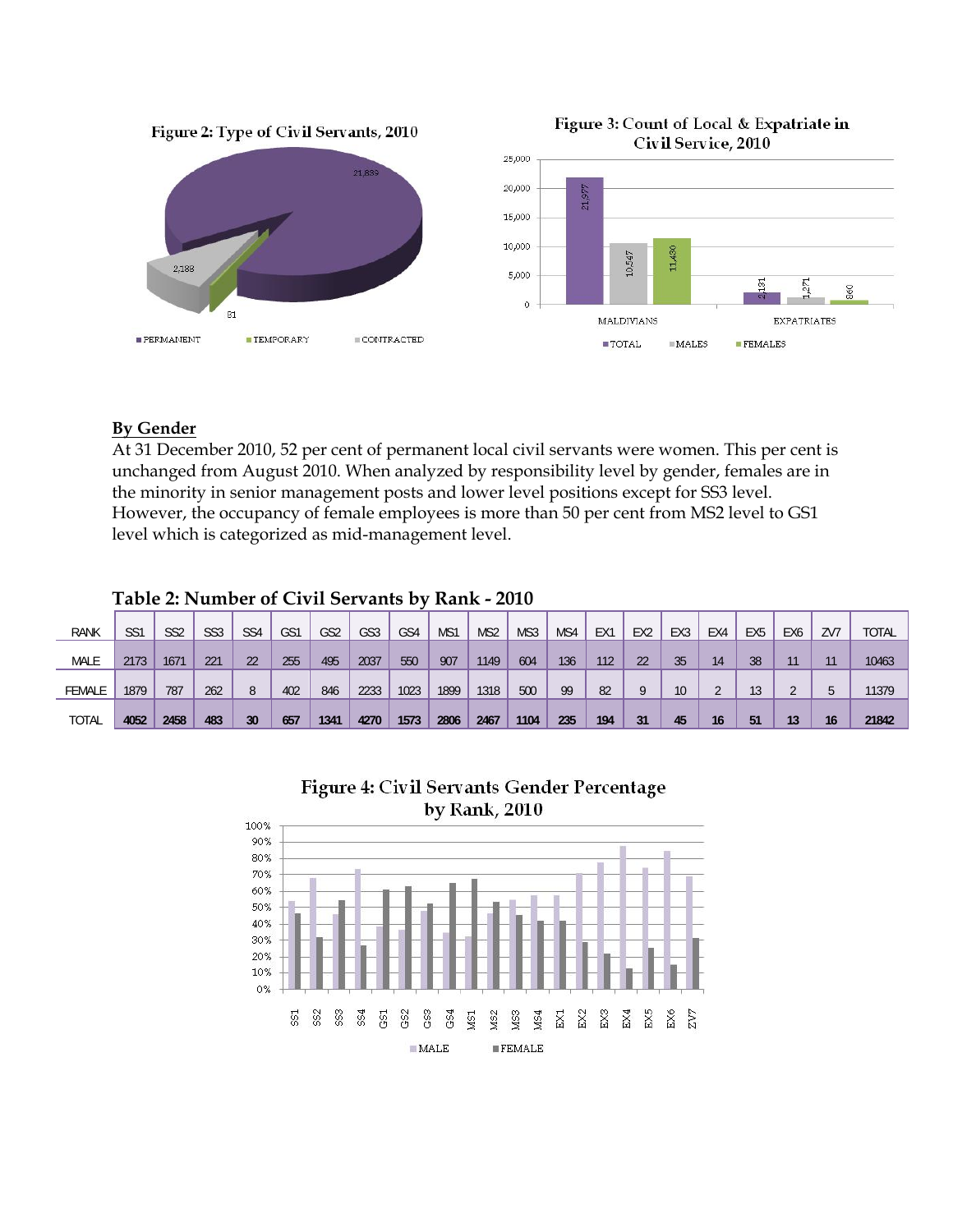#### **By Regional Distribution**

#### Figure 5: Civil Servants by Region, 2010

At 31 December 2010, 43 per cent of civil servants are employed in Male'. The other 57 per cent are distributed in the remaining 20 atolls. The lowest number of civil servants in an atoll is 152 in Vaavu Atoll which amounts to less than 1 per cent of the total permanent local civil servants. Excluding the capital, the next highest numbers of civil servants are in Kaafu Atoll amounting to 1756 or 8 per cent of total permanent local civil servants.





## Figure 6: Civil Servants by Atoll, 2010

Figure 7: Civil Servants by Age, 2010



### **By Age**

At 31st December 2010, 67 per cent of the permanent local civil servants were aged between 29 and 39 years. Only 13 per cent were aged 50 years and over and 1 per cent under 20 years.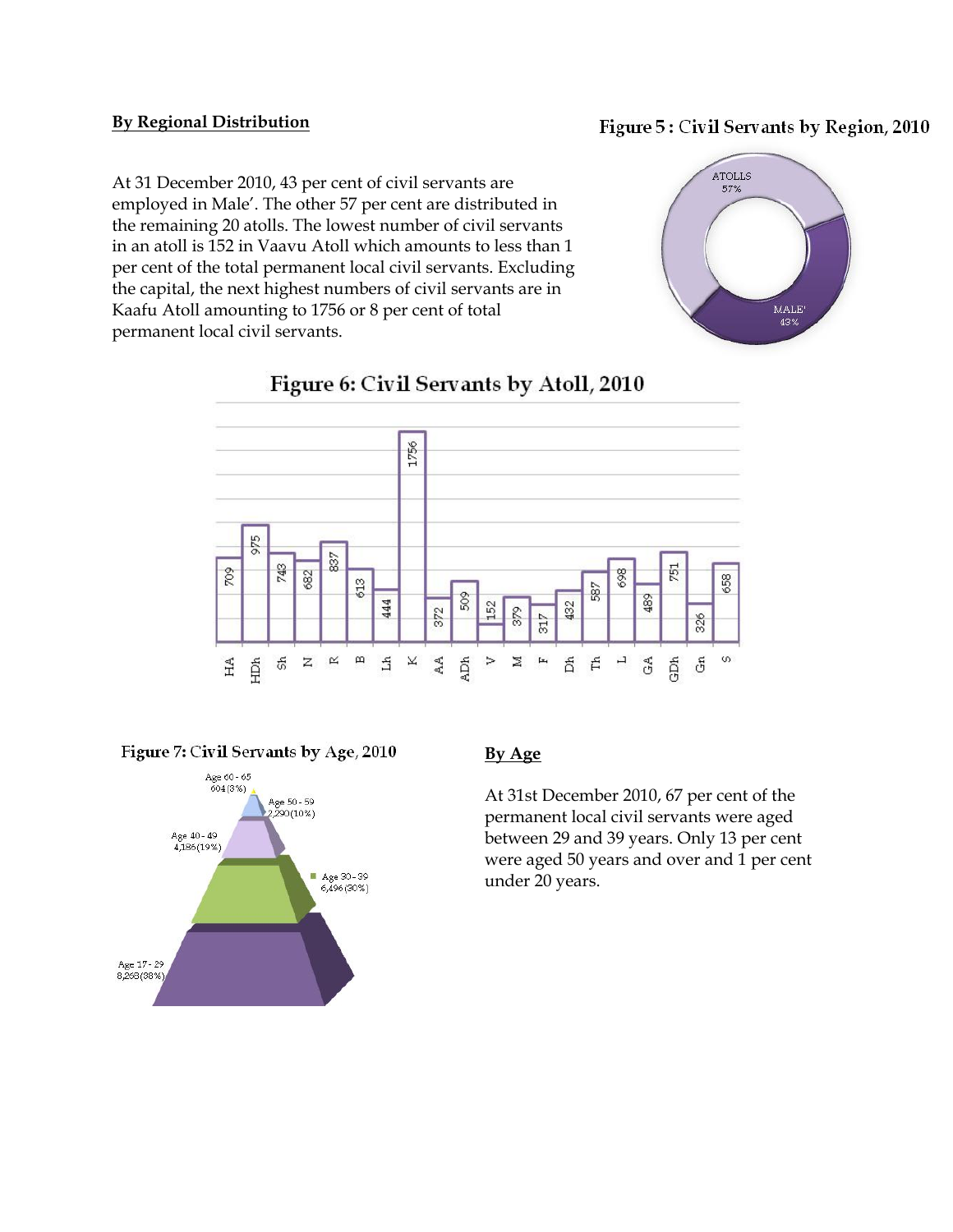#### **By Salary**

The median pay (excluding bonus and allowances) for all local permanent civil servants fall at 6,620 Maldivian rufiyaa per month. More than 53 per cent of the employees earn less than 5000 MRF and only 0.16 per cent earns more than 15,000 MRF. The maximum number of males at the same level is 1,955 for which the salary range is 3,100 MRF when compared to the highest amount of employees of female amounting to 2,010 for which the salary is 4,465 MRF per month.

| Salary (MRF) | Up to 4,999.00 | 5,000 to 9,999 | 10,000 to 14,999 | Above 15,000 |
|--------------|----------------|----------------|------------------|--------------|
| Male         | 6,210          | 4,065          | 162              | 27           |
| Female       | 5,569          | 5,740          | 63               | Q            |
| Total        | 11,779         | 9,805          | 225              | 36           |

#### **Table 3: Distribution of Civil Servants by Salary - 2010**



### **By Line Ministries**

At 31 December 2010, out of the total permanent local civil servants, 38 per cent worked in Ministry of Education of the Maldives. The second highest sector of employees is in Ministry of Health and Family which consists of 22 per cent of the overall permanent local civil servants. The lowest number of employees was in Maldives Media Council which was formed in the year 2010. The most significant gender discrepancy is noticed in the Ministry of Defence and National Security, where the male to female proportion is 90 per cent by 10 per cent respectively.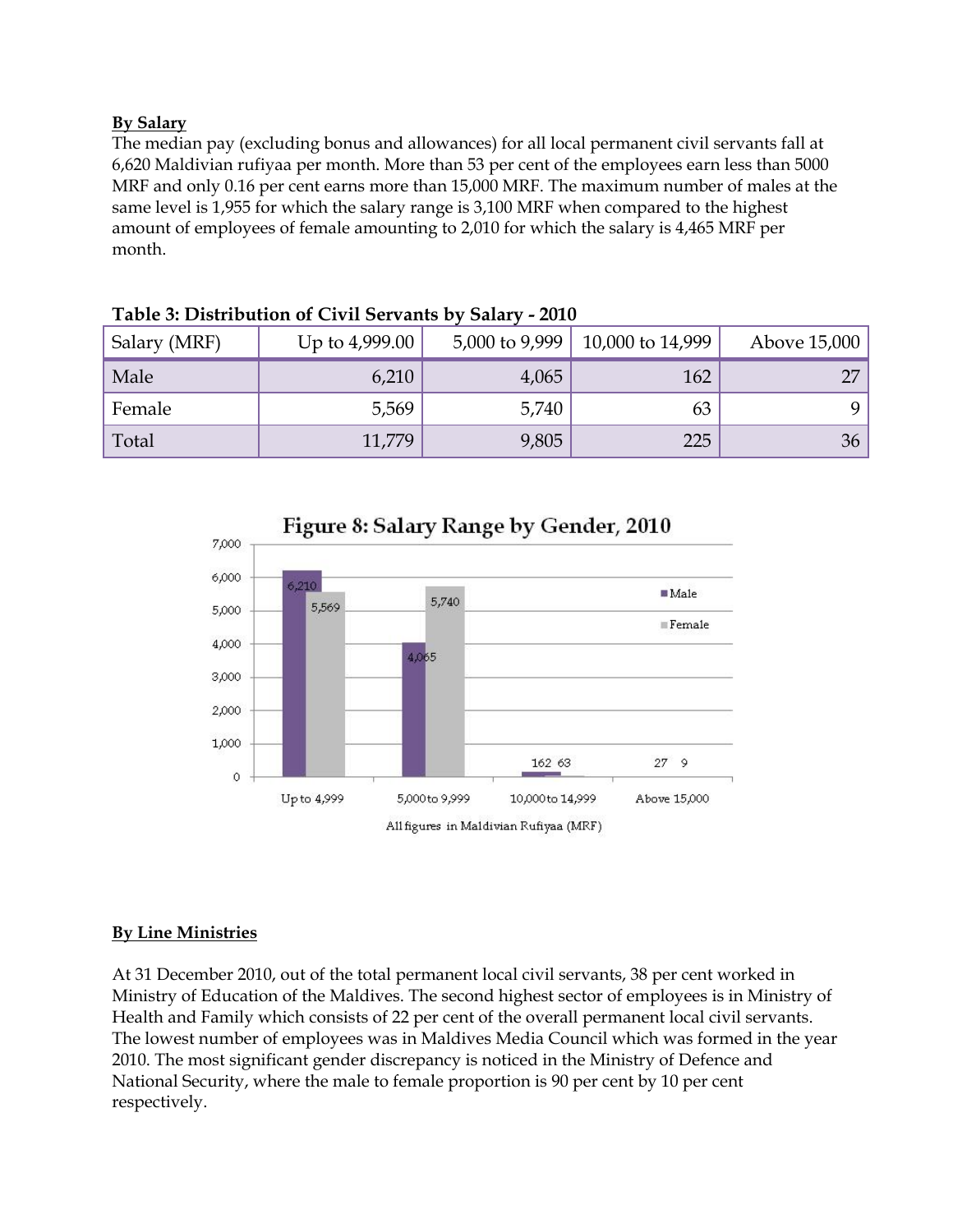| <b>LINE MINISTRY</b>                          | <b>MALE</b> | <b>FEMALE</b> | <b>TOTAL</b> | PER CENT |
|-----------------------------------------------|-------------|---------------|--------------|----------|
| <b>ATTORNEY GENERAL GE OFFICE</b>             | 15          | 47            | 62           | 0.28%    |
| <b>MALDIVES MEDIA COUNCIL</b>                 | 5           | 7             | 12           | 0.05%    |
| MINISTRY OF DEFENCE AND NATIONAL SECURITY     | 333         | 36            | 369          | 1.69%    |
| MINISTRY OF ECONOMIC DEVELOPMENT              | 26          | 39            | 65           | 0.30%    |
| MINISTRY OF EDUCATION                         | 2,969       | 5,313         | 8,282        | 37.92%   |
| MINISTRY OF FINANCE AND TREASURY              | 617         | 319           | 936          | 4.29%    |
| MINISTRY OF FISHERIES AND AGRICULTURE         | 105         | 75            | 180          | 0.82%    |
| MINISTRY OF FOREIGN AFFAIRS                   | 54          | 64            | 118          | 0.54%    |
| MINISTRY OF HEALTH AND FAMILY                 | 1,666       | 3,173         | 4,839        | 22.15%   |
| <b>MINISTRY OF HOME AFFAIRS</b>               | 2,469       | 1,270         | 3,739        | 17.12%   |
| MINISTRY OF HOUSING AND ENVIRONMENT           | 255         | 171           | 426          | 1.95%    |
| MINISTRY OF HUMAN RESOURCES, YOUTH AND SPORTS | 169         | 172           | 341          | 1.56%    |
| MINISTRY OF ISLAMIC AFFAIRS                   | 1,077       | 353           | 1,430        | 6.55%    |
| MINISTRY OF TOURISM, ARTS AND CULTURE         | 93          | 160           | 253          | 1.16%    |
| MINISTRY OF TRANSPORT AND COMMUNICATION       | 609         | 182           | 791          | $3.62\%$ |
| <b>TOTAL</b>                                  | 10,462      | 11,381        | 21,843       | 100.00%  |

#### **Table 4: Distribution of Civil Servants by Line Ministry & Responsible Office, 2010**

#### **Entry, Termination, Non-Civiled, Retirement and Redundancy**

New employment of locals into civil service for the year 2010 amounts to 1,234. Termination of locals for the year amounts to 2,182 and 1,368 local employees were made non-civil during the year.

At 31 December 2010, the retirement figure of the local civil servants stands at 370 and the redundancy figure is 505.

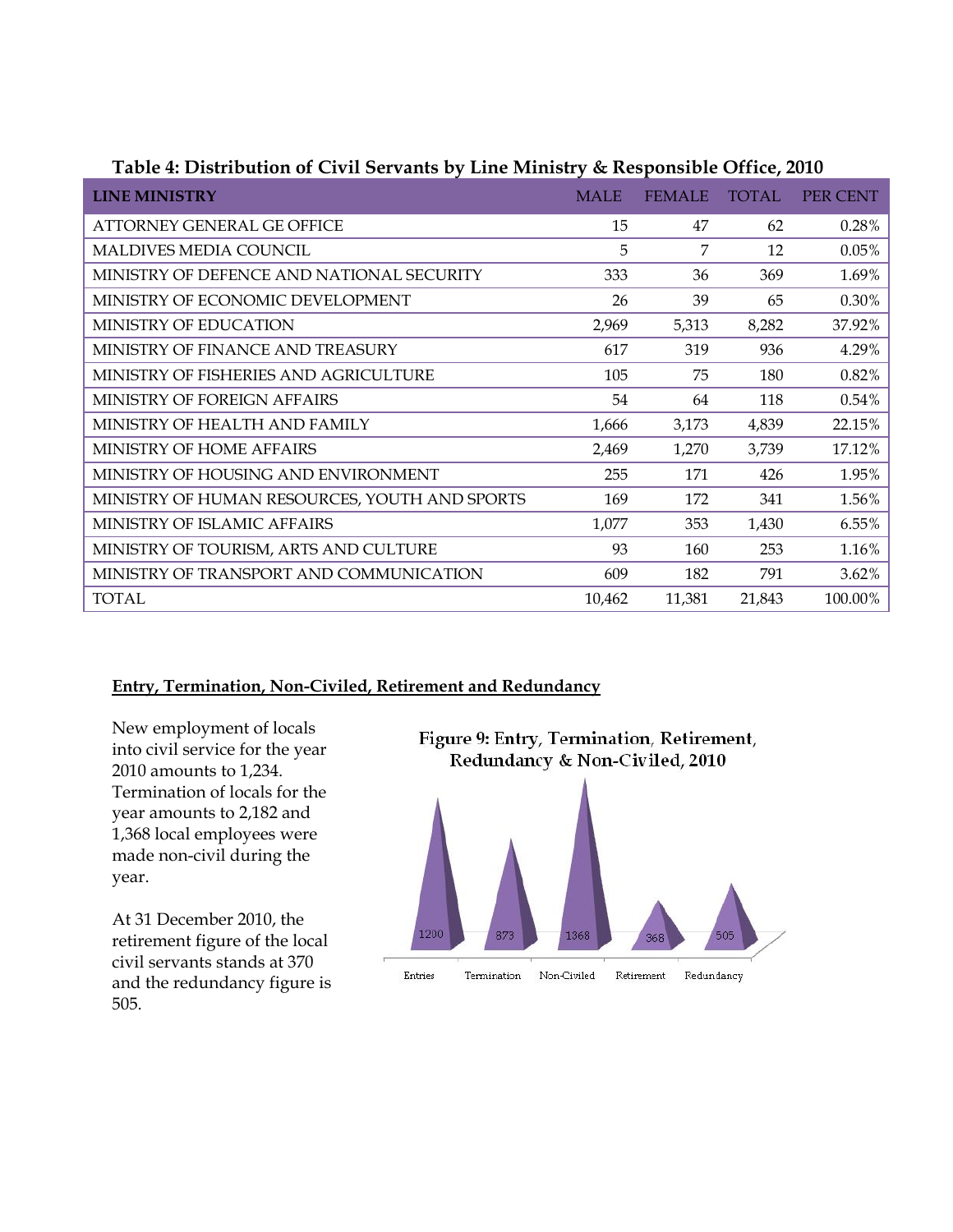

#### **Training Programs**

A total of 48 training programs were conducted throughout the country in the year 2010 by the Civil Service Training Institute. Number of participants for these 48 programs amounted to 1,998, out of which 1,043 participants were from Male' and the remaining 955 were from the atolls.

Figure 11: Performance Appraisal

#### **Performance Appraisal**

The Civil Service Commission began implementing a new Performance Appraisal system on 1 Feb 2009 to appraise individual performance of civil servants.

In 2009, 93 per cent of forms have been filled and target setting of year 2010 has been conducted. Target setting of year 2011 and forms of 2010 will be filled during 23rd January 2011 to 10 February 2011 during the Performance Appraisal "Foavahi" which will soon be introduced.







#### **Legal Cases**

In the year 2010, 74 tribunal cases were received by Civil Service Commission of the Maldives, out of which 71 cases have been completed and 3 cases are ongoing. There are 14 civil court cases out of which only 2 have been completed and remaining 12 are yet ongoing. Also, 35 cases have been lodged in the High Court of the Maldives, none of these cases have been closed and only 4 cases are ongoing.